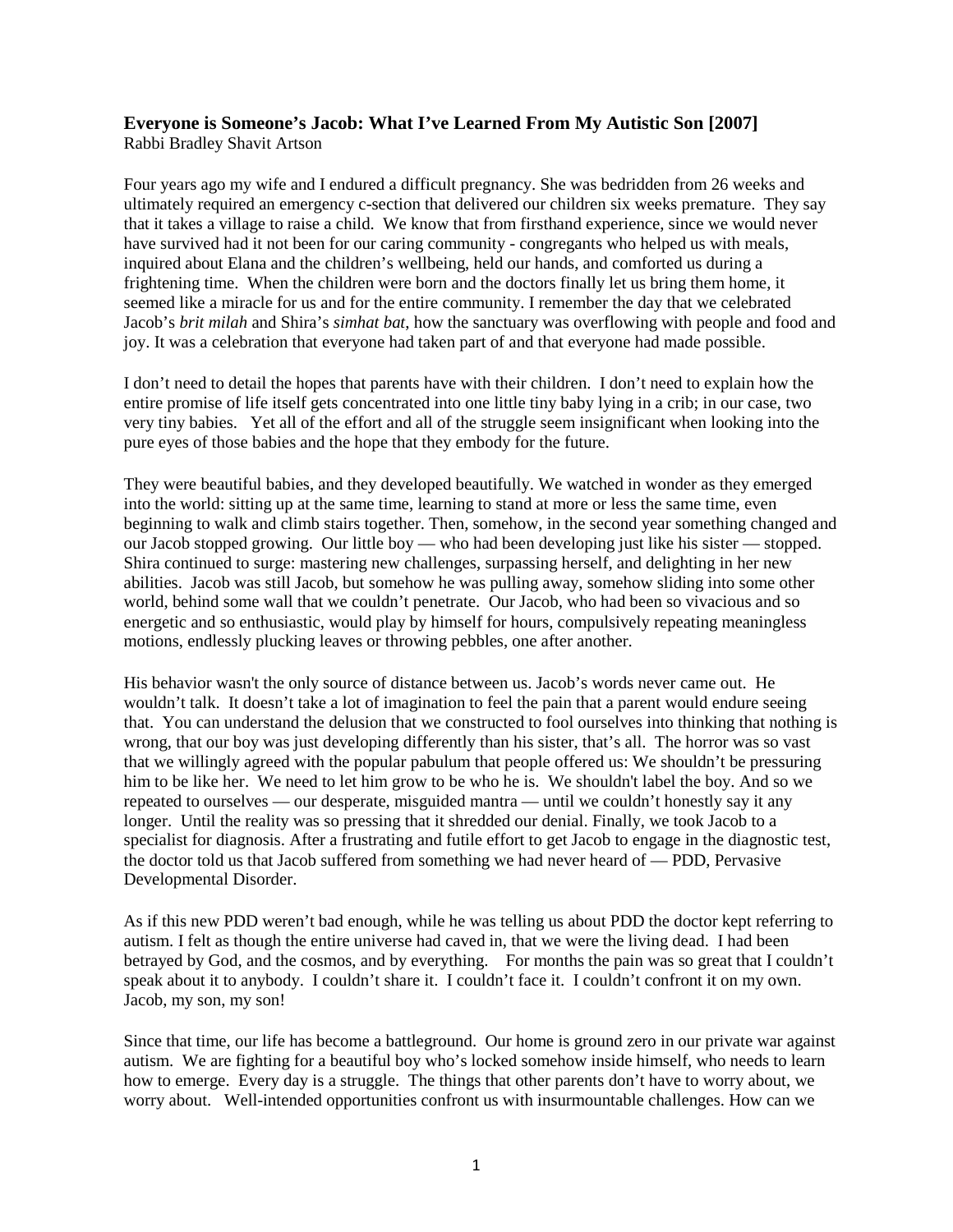accept an invitation to someone's house when Jacob is going to sit by himself the whole time? How are we going to be able to play with other children when Jacob doesn't really know how to play, when he has to be guided, and when the other children have to be taught how to play with him?

How can we bring Jacob to any new place when all new places are frightening? How bring him into a crowd — we live such public lives — when publicity is the very thing that he's most terrified of?

This article is not meant to be just another anguished parent venting in public. I'm sharing this, my pain, because of all of us carry pain, and all of us carry wounds, and all of us bear disappointments. I want to share with you what my Jacob has taught me about life because what he has taught me is precious and applies to us all.

 Jacob has taught me to let go of the future. Jacob taught me all the thousands of expectations and impositions that I didn't even know I had and that I had to give up. And I discovered that I counted on them only when I realized I couldn't have them anymore. We tell ourselves, "Oh, our children can grow up to be anything, they can grow up to do anything, they can have whatever life they want to have," and it's nonsense. We don't even know the extent of what we demand of them until they won't do it. And then suddenly we realize how very much we want for them and from them. I now admit that I don't know Jacob's future. Nobody knows Jacob's future. I pray that he will have one that is full and rich. I pray that he will have a good life, but what it is will his to create. Jacob reminded me of something I knew intellectually but he has taught it to me in a deeper way: all we have is today, now. Tomorrow may never be, and it will certainly not be what we expect it to be. So don't postpone joy, or reconciliation, or love until tomorrow. Life is to be lived now, on this day, because this day is what we have and it is all we have. In the words of Israel Zangwill, "for Judaism the center of gravity is here and now. The whole problem of life faces us today". The Sages of the Mishnah counsel "Don't say you will study tomorrow for tomorrow you may not have time. Don't put off righting a wrong until tomorrow, tomorrow may never come." Now, today. "If not now," says Hillel, "then when?" Jacob made me a gift of the present.

 The second gift Jacob gave me is that he forced me to reassess what is really important in the world, what it is that really matters in our loved ones. When I first found out that Jacob was autistic, I confess that I experienced fantasies of his dying. I imagined being rid of him, of starting over. I couldn't face the fear and the pain of not knowing whether he would ever come out of his shell. I didn't know if I would hear him speak to me. I didn't know what his future would be. I feared that he would have to endure a lonely old age in which nothing would make sense, his Abba and his Ema would no longer be there for him, no one would appreciate or love him. That nightmare terrifies me still. And so in those first horrible months, I would toy with the idea of his death.

Those daydreams made me realize that the only possibility more terrifying than living with Jacob and his illness is the thought of living without him. His sweetness lights up my soul. When he looks at the Torah and smiles and says "bye-bye Torah" at the end of the Torah Service, something inside me glows. With all of my fear of the future, with all of the suffering and uncertainty his autism entails, Jacob is a blessing as he is. Every child is a blessing as they are. I thank God for Jacob because he is a gift every morning when he crawls into bed with me. Jacob has taught me that what really matters isn't the IQ, although it's nice. It isn't accomplishments, although those are also beautiful. But what's really the core, what we can't give up, what is the essence is soul. What is the essence is sweetness and goodness and loving and caring.

Our worth is not what we do; it is that we are. What is precious is simply that being ourselves, we bring something precious into the world. We don't have to earn God's love, and we don't have to earn each